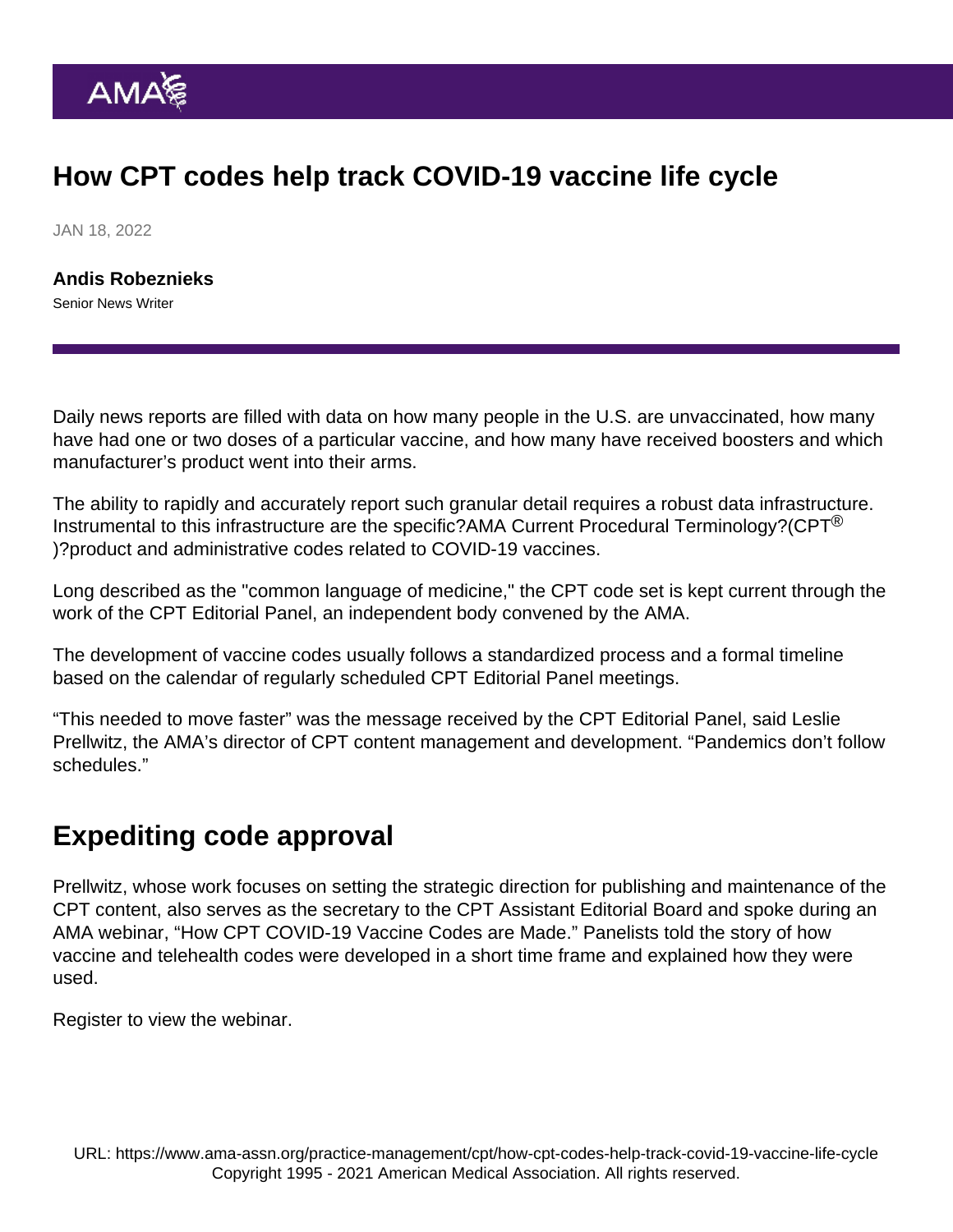While the CPT Editorial Panel shifted to an expedited process, Prellwitz explained that the panel remained committed to process integrity while streamlining its processes. The panel authorized its executive committee to review and approve COVID-19 related requests and publish new codes on the AMA website as soon as possible after approval.

The first case of COVID-19 in the U.S. was confirmed Jan. 21, 2020, and the first COVID-19 related CPT code—which pertained to diagnostic testing—was released less than two months later.

The CPT Editorial Panel has approved 43 [COVID-19 codes](https://www.ama-assn.org/practice-management/cpt/covid-19-cpt-vaccine-and-immunization-codes) since March 2020 related to diagnostic testing, extra practice expense such as additional personal protective equipment, and for individual vaccine products and vaccine administration.

## Riding the telehealth rocket

When the vast majority of in-person care was put on hold in March 2020, many doctors found themselves thrust into the unfamiliar world of providing—and billing for—telemedicine.

One physician who had never used telehealth submitted about a dozen questions to the AMA's CPT query line about how to get started and how to report certain services.

Prellwitz described how it seemed that the doctor was almost in a panic but added that this doctor's central concern was: "I'm just trying to take care of my patients."

The CPT Editorial Panel responded to this new urgency. Prior to the pandemic, there were 70 CPT codes defined as "telemedicine eligible." By the end of the of 2020, there were 262.

"We all got put on the back of a rocket," Prellwitz said.

Jennifer Layden, MD, PhD, deputy director of the Centers for Disease Control and Prevention (CDC) Office of Science, also presented, and she described how new ways to share data were created to "capture the life cycle of the vaccine distribution process."

Manufacturers, supply chain systems, commercial package carriers, pharmacies and EHRs were connected in an unprecedented fashion to track vaccine administration, safety and availability, said Dr. Layden, an infectious disease physician.